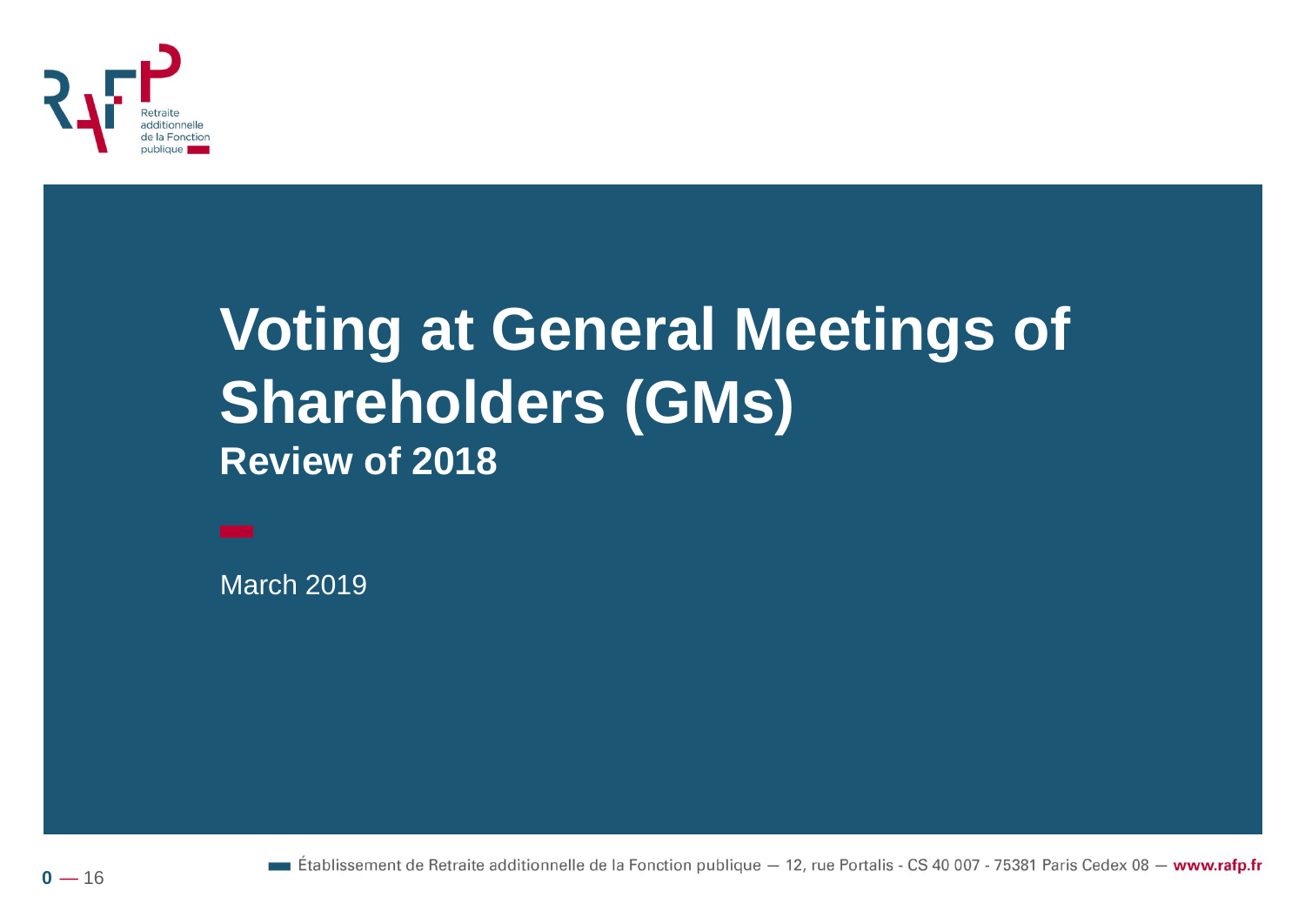

#### **INTRODUCTION**

 $\rightarrow$  Notes

#### **A DETAILED REVIEW OF FRENCH GENERAL**

#### **MEETINGS**

- $\rightarrow$  Voting results
- $\rightarrow$  ERAFP votes
- $\rightarrow$  Governance indicators

#### **A DETAILED REVIEW OF INTERNATIONAL GENERAL**

#### **MEETINGS**

- $\rightarrow$  Voting results
- $\rightarrow$  ERAFP votes
- $\rightarrow$  Governance indicators

# **CON-TENTS**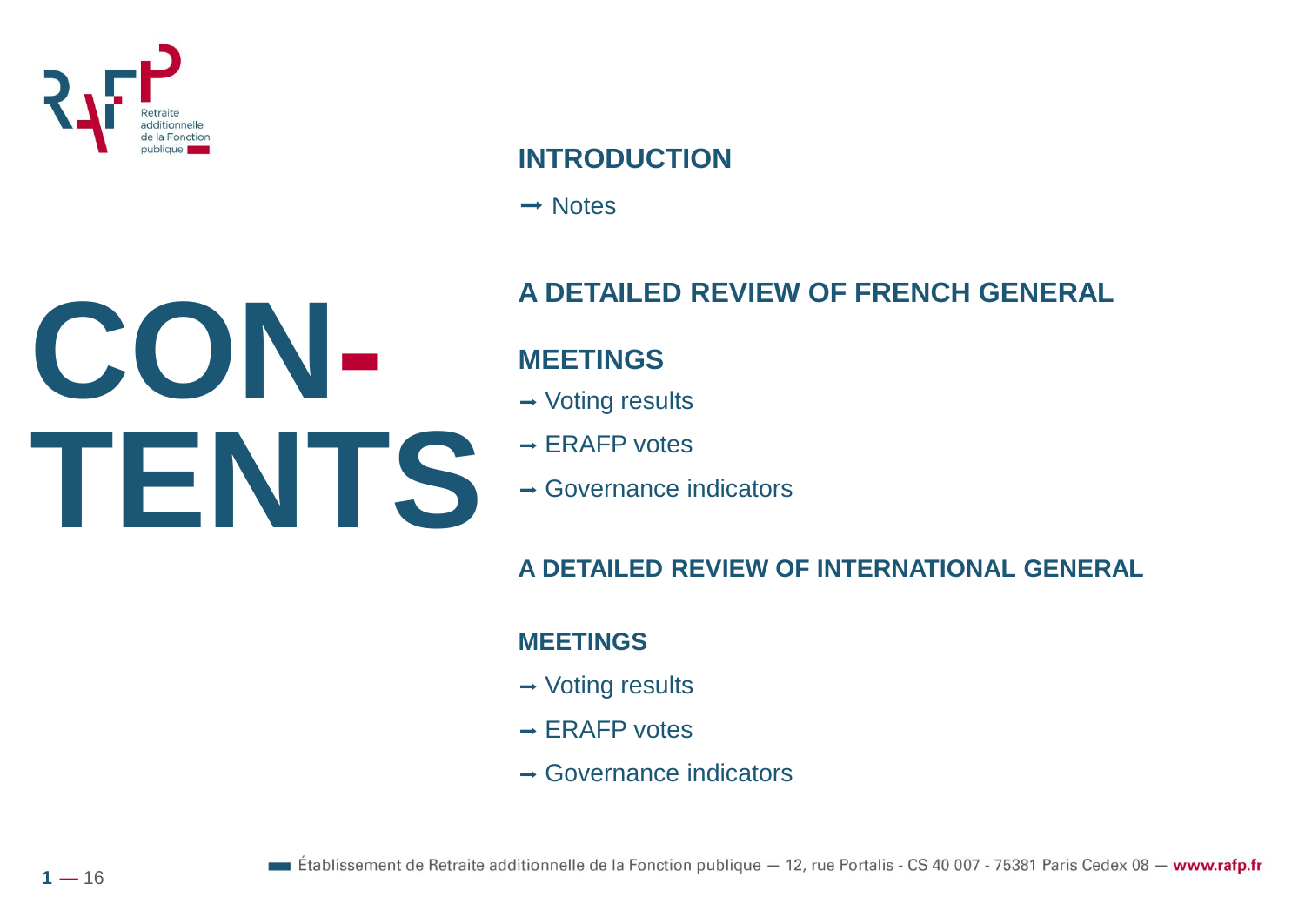

**Each delegated management company exercises the voting rights attached to the shares held on behalf of ERAFP:** 

- **→** for the entire portfolio under management
- **→** applying ERAFP's specific voting policy.

**ERAFP conducted a detailed and coordinated review of voting by its management companies, on a sample of:**

- **→ 40 French companies**
- ➔ 20 Foreign companies

**This sample represents around 50% of ERAFP's equities portfolio in terms of market capitalisation.**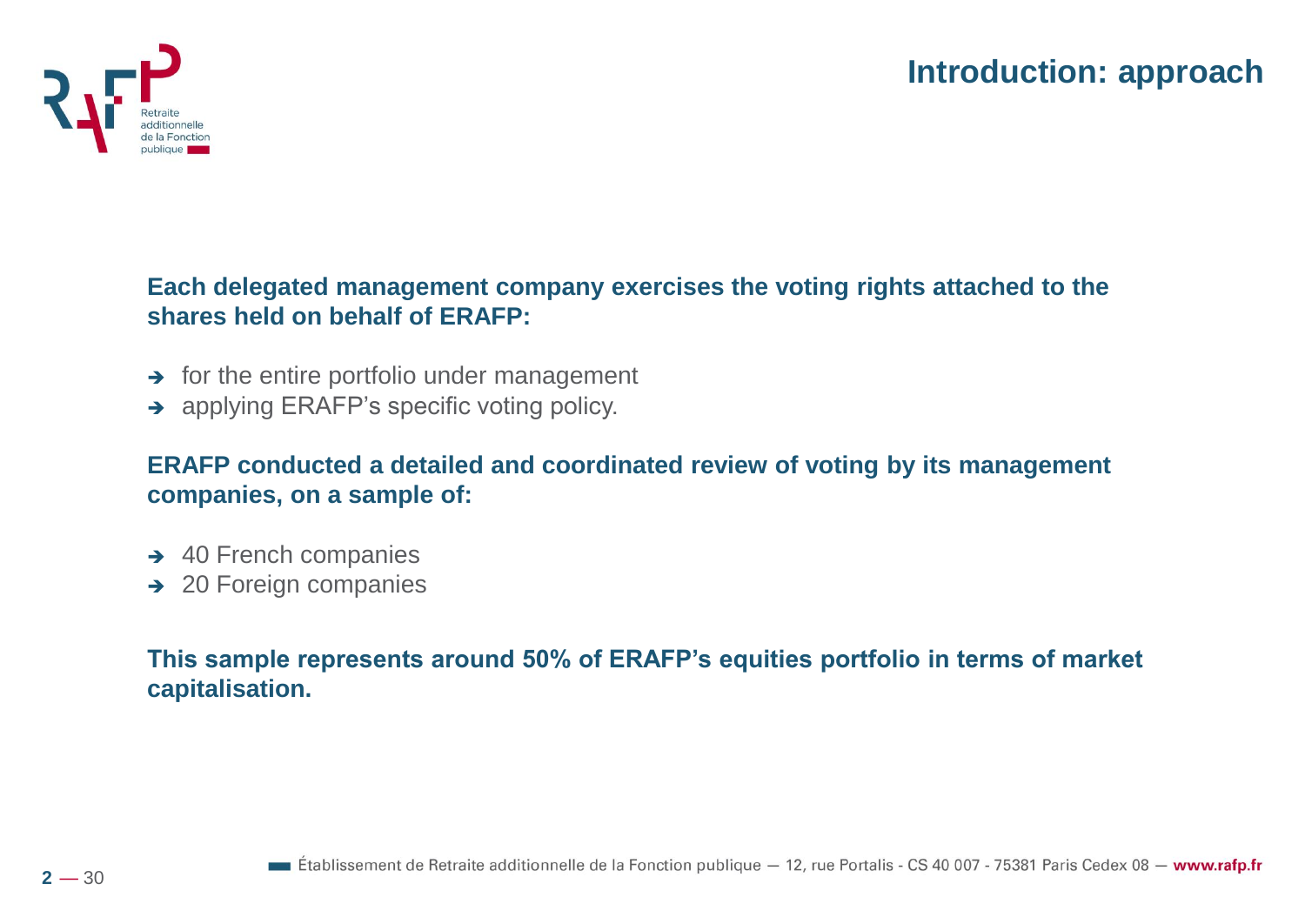

# **01** A DETAILED REVIEW OF FRENCH GENERAL MEETINGS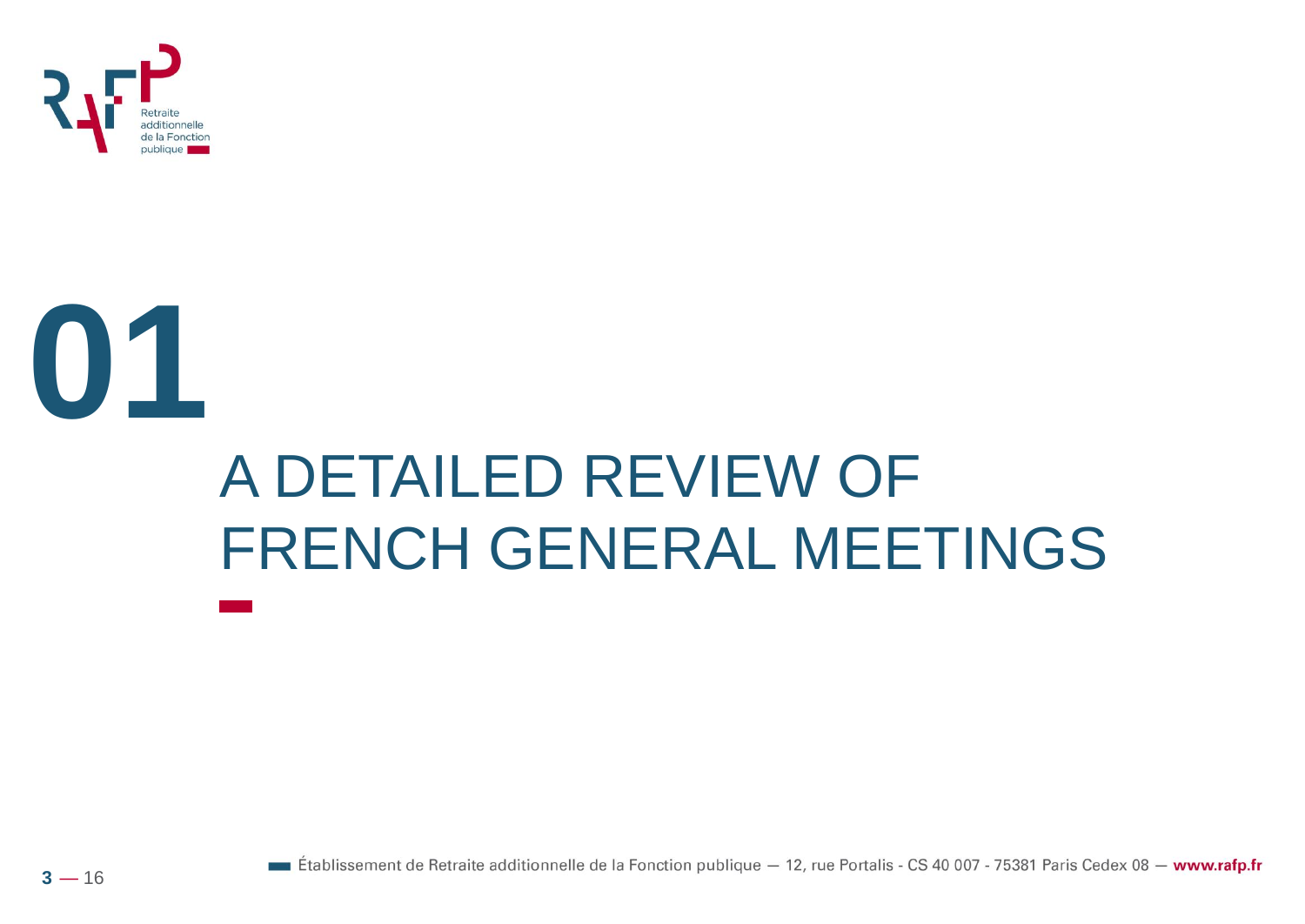

#### **Voting results at General Meetings - France**

|                                             | publique                                                                                     | 2018  | 2017        | 2016        | 2015  | 2014        | 2013        | 2012  |
|---------------------------------------------|----------------------------------------------------------------------------------------------|-------|-------------|-------------|-------|-------------|-------------|-------|
| Overall results                             | Resolutions (excluding external resolutions) monitored by ERAFP                              | 913   | 889         | 810         | 772   | 821         | 658         | 309   |
|                                             | Average adoption rate per GM of resolutions proposed by management                           | 93.6% | 93.70%      | 94.5%       | 94.4% | 93.6%       | 96.0%       | 94.0% |
|                                             | Resolutions (excluding external resolutions) rejected by the GM                              | 0.4%  | 1.7%        | 1.8%        | 3.6%  | 0.2%        | 0.2%        | 1.0%  |
|                                             | Resolutions (excluding external resolutions) adopted by less than 90% of the<br>votes        | 19%   | 19.1%       | 16.6%       | 16.9% | 20.0%       | 13.0%       | 18.0% |
|                                             | Resolutions (excluding external resolutions) adopted by less than 70% of the<br>votes        | 2.7%  | 2%          | 1.8%        | 5.5%  | 5.1%        | 1.0%        | 4.0%  |
|                                             |                                                                                              |       |             |             |       |             |             |       |
|                                             | ERAFP votes (excluding resolutions submitted by shareholders) in favour of the<br>resolution | 56.3% | 56.8%       | 60.5%       | 67.7% | 60.7%       | 62.0%       | 66.0% |
|                                             | ERAFP votes in favour of a dividend distribution                                             | 87.5% | 50%         | 51.4%       | 60.5% | 43.6%       | 42.5%       |       |
|                                             | Average adoption rate per GM of resolutions concerning a dividend distribution               | 99.2% | 99.1%       | 99.1%       | 95.9% | 98.8%       |             |       |
| votes                                       | ERAFP votes in favour of resolutions concerning executives' remuneration                     | 9.4%  | 8.3%        | 16.9%       | 16.5% | 19.7%       |             |       |
| ERAFP                                       | Average adoption rate per GM of resolutions concerning executives'<br>remuneration           | 86.8% | 87.2%       | 90.8%       | 87.8% | 89.5%       |             |       |
|                                             | ERAFP votes in favour of appointments of directors (appointment or<br>reappointment)         | 67.3% | 63%         | 67.6%       | 66.9% | 71.8%       |             |       |
|                                             | Average adoption rate per GM of resolutions concerning appointments of<br>directors          | 93.4% | 92.4%       | 93.8%       | 94.8% | 94.2%       |             |       |
|                                             | (appointment or reappointment)                                                               |       |             |             |       |             |             |       |
| Resolutions<br>submitted by<br>shareholders | External resolutions submitted                                                               | 6     | 3           | 10          | 9     | $9\,$       | 6           | 5     |
|                                             | External resolutions adopted by the GM                                                       | 1     | $\mathbf 0$ | $\mathbf 0$ | 0     | $\mathbf 0$ | $\mathbf 0$ | 0     |
|                                             |                                                                                              |       |             |             |       |             |             |       |
|                                             | External resolutions supported by ERAFP                                                      | 67%   | 67%         | 70%         | 56%   | 77.78%      | 83.0%       | 80%   |

Etablissement de Retraite additionnelle de la Fonction publique - 12, rue Portalis - CS 40 007 - 75381 Paris Cedex 08 - www.rafp.fr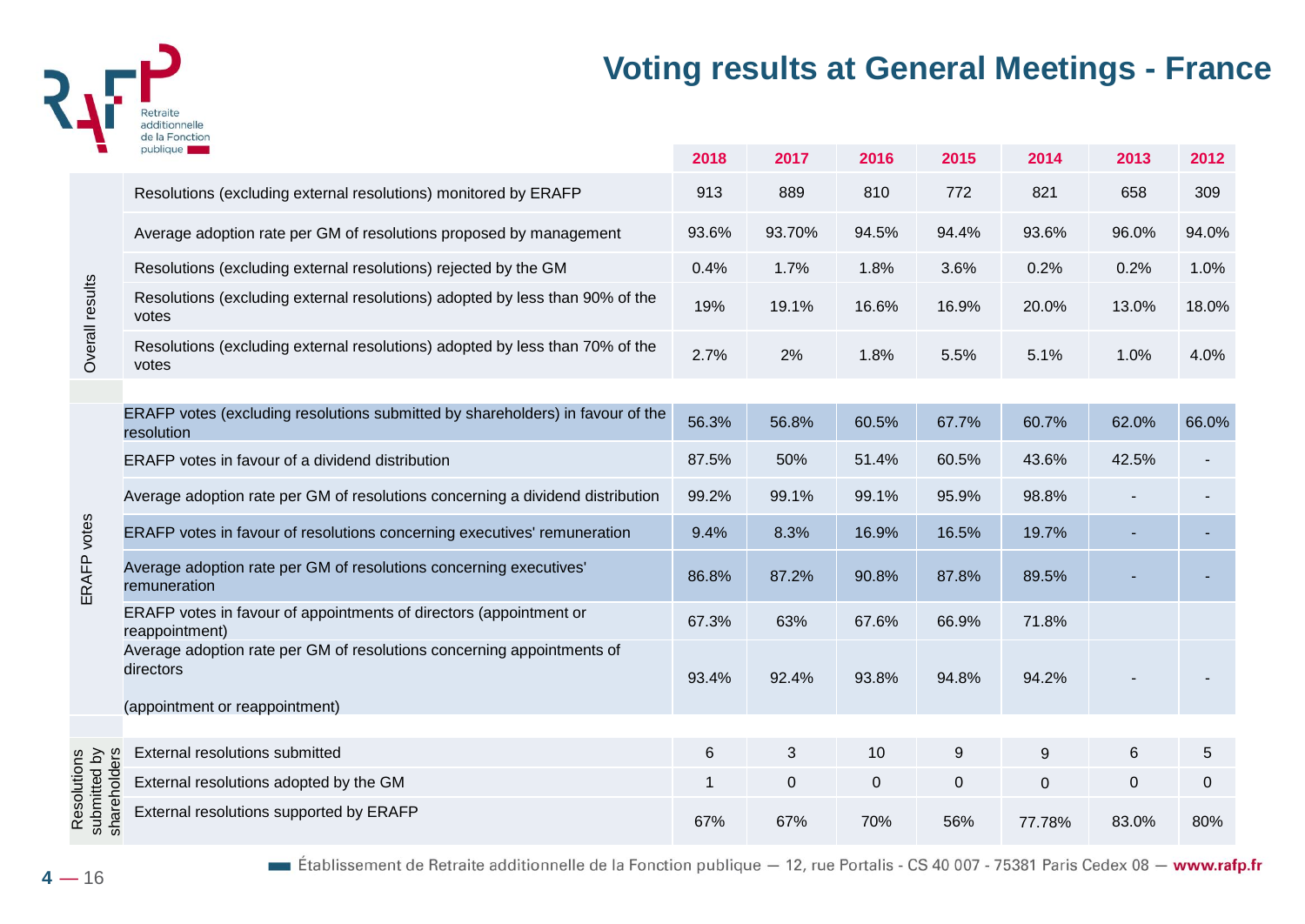

#### **ERAFP votes on dividend distributions and share buybacks**

#### ERAFP voted against 13.5% of resolutions to approve dividend distributions, essentially for the following reasons:

- 1) High dividend payout rate compared with peers/Weak or negative financial results
- 2) Indebtedness/Investment capacity called into question
- 3) Difficult employment situation
- 4) Opposing trends in employees' and shareholders' comparative income

At the end of 2017, following approval by the Board of Directors, ERAFP decided to clarify and better target companies that do not satisfy its responsible dividend philosophy.

- → In 2017, like in 2016, ERAFP voted against around 50% of the resolutions relating to distribution of dividends whereas virtually none of the shareholders voted against. ERAFP's opposition was frequently due to an increase in shareholders' remuneration considered to be *significantly* faster than that of employees' remuneration, with a variable interpretation of the term "significantly" according to the asset managers that vote on ERAFP's behalf.
- → In 2018, ERAFP slightly changed its voting policy with regard to the employee/shareholder remuneration difference. Accordingly, ERAFP now opposes dividend distribution when **"the dividend distribution rate is abnormally high and has increased constantly for at least three years whereas the employee' remuneration at constant scope over the same period has decreased."**

We have therefore fine tuned our analysis with the aim of discriminating companies whose financial and/or social situation is considered incompatible with the proposed dividend distribution.

Cases of negative vote:

- Net loss in 2017, substantial debt, major restructuring and proposed dividend not covered by the company's earnings

- Increase in dividend and significantly higher dividend distribution rate than the sector average, significant debt level, average employee remuneration down slightly over five years.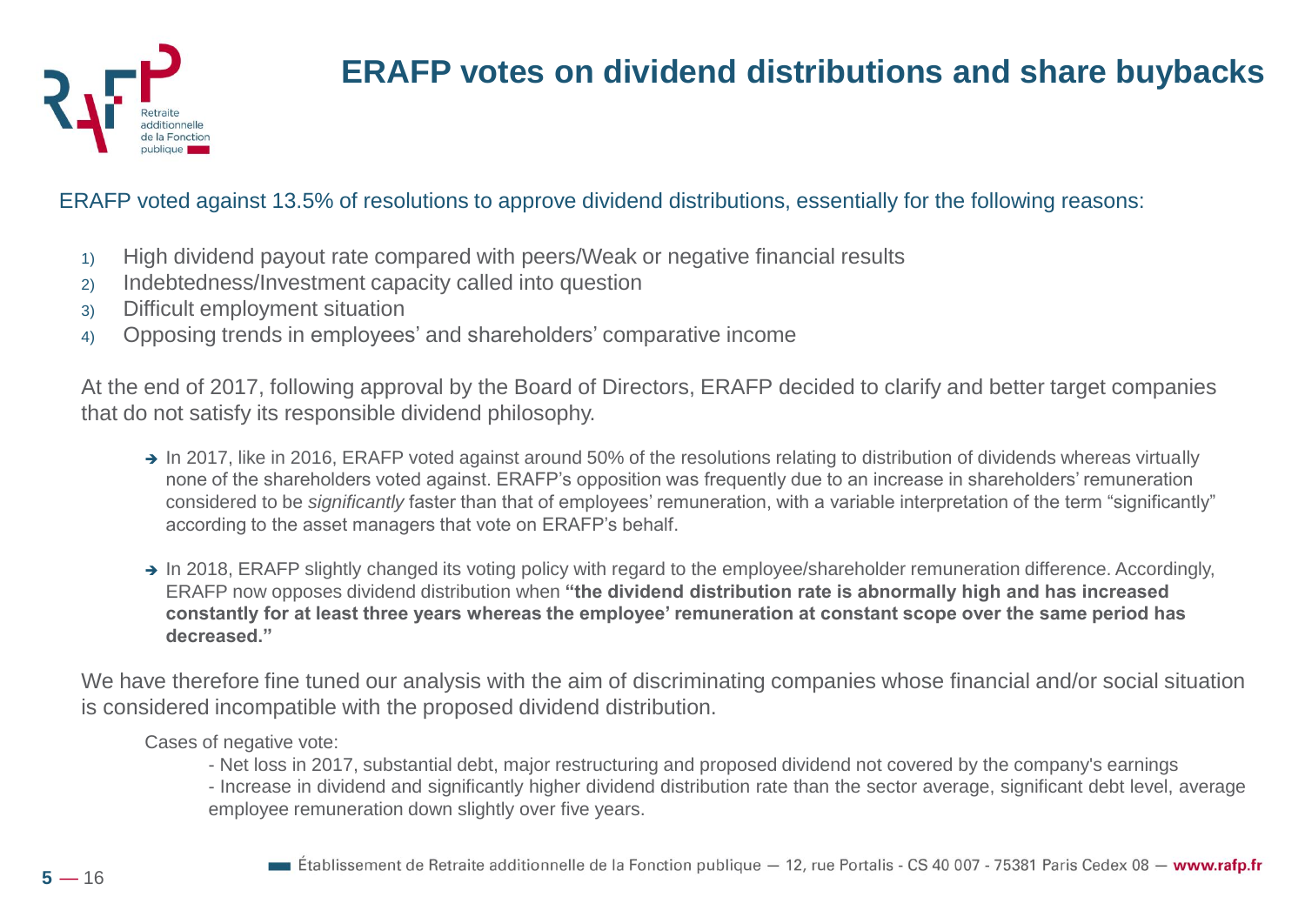

#### **ERAFP votes on the remuneration policy**

**NOTE:**

Note that in 2017 the Sapin II Law introduced some changes relating to shareholders' votes on executives' remuneration.

|                                               | 1 <sup>st</sup> vote: Remuneration policy                                                                                                                                                                                                                               | 2 <sup>nd</sup> vote: Remuneration report                                                                                                                                                                                     |
|-----------------------------------------------|-------------------------------------------------------------------------------------------------------------------------------------------------------------------------------------------------------------------------------------------------------------------------|-------------------------------------------------------------------------------------------------------------------------------------------------------------------------------------------------------------------------------|
| <b>Characteristics of</b><br>vote             | Binding, Annualised, Ex-ante                                                                                                                                                                                                                                            | Binding, Annualised, A posteriori/ex-post,<br><b>Individualised</b>                                                                                                                                                           |
| Persons concerned                             | One-tier board structure<br>CEO, Chairman of the Board of Directors and Deputy<br>CEOs, if any<br><b>Two-tier board structure</b><br>Chairman and members of the management board<br>Chairman and members of the Supervisory Board                                      | One-tier board structure<br>CEO, Chairman of the Board of Directors and Deputy<br>CEOs, if any<br><b>Two-tier board structure</b><br>Chairman and members of the management board<br><b>Chairman of the Supervisory Board</b> |
| Elements of<br>remuneration                   | On the principles used to determine the fixed, variable<br>and exceptional elements that make up the total<br>remuneration and benefits of any kind.                                                                                                                    | On the amount of the fixed, variable and exceptional<br>elements that make up the total remuneration and<br>benefits of any kind allocated during the previous year<br>and which are due to be paid after the GM.             |
| Date of 1 <sup>st</sup> vote:                 | 2017                                                                                                                                                                                                                                                                    | 2018                                                                                                                                                                                                                          |
| Corrective action in<br>the case of rejection | If the General Meeting votes against, the previous<br>year's remuneration policy continues to apply.<br>If the rejection relates to the remuneration of a new<br>executive officer, the remuneration is granted in<br>accordance with the company's existing practices. | If the remuneration report is not approved, the<br>elements of variable or exceptional remuneration in<br>respect of the previous year must be blocked.                                                                       |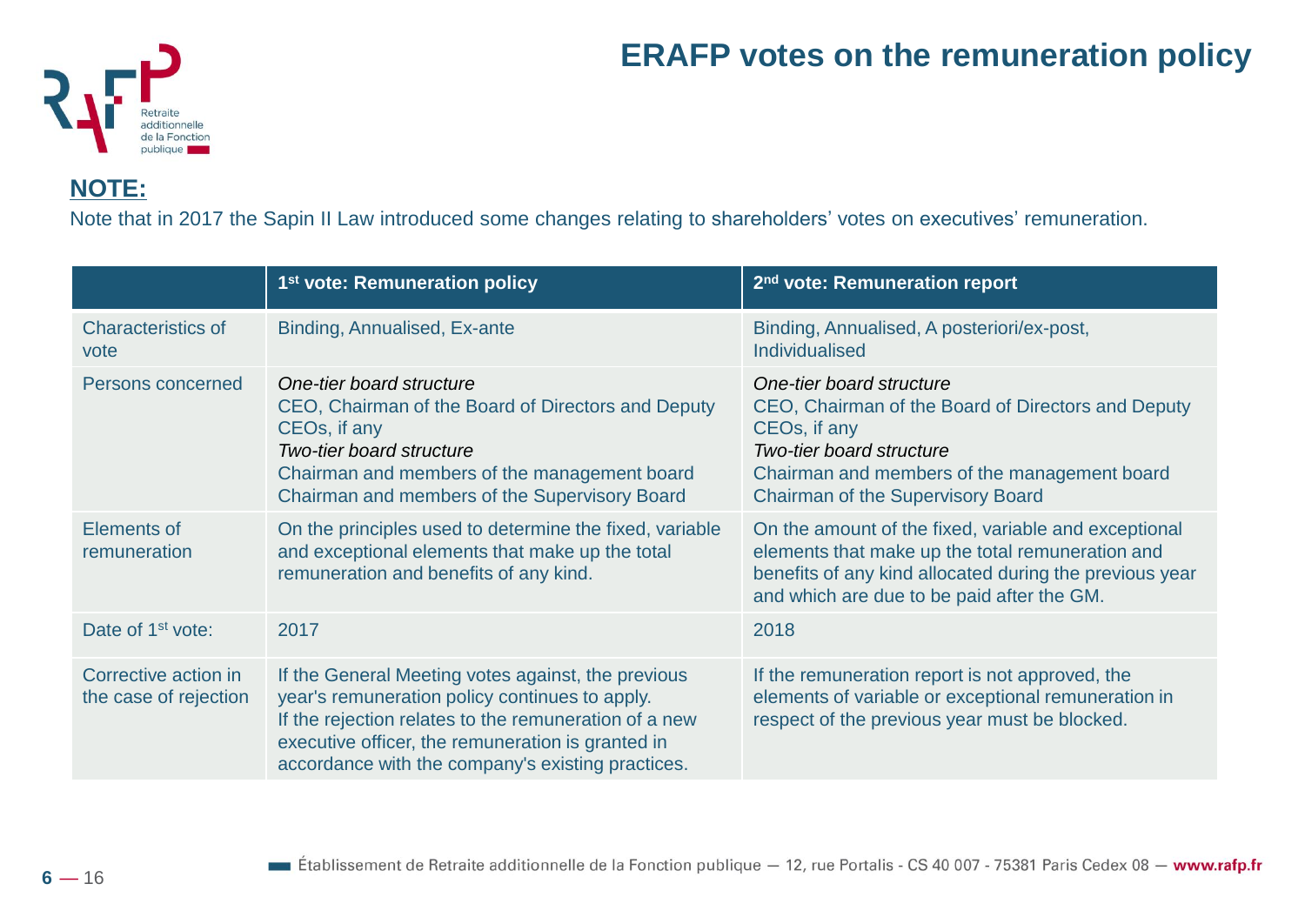

#### **ERAFP votes on remuneration (ex-post)**

ERAFP voted against 90.6% (91.5% in 2017) of resolutions to approve remuneration, particularly that of the executives, for the following reasons:

- 1) Excessive remuneration (>100 x minimum wage)
- 2) Absence of ESG criteria in the variable portion
- 3) Excessively large variable portion (>300% of fixed pay)/ short-term variable portion > long-term portion
- 4) Lack of transparency, in particular concerning performance objectives (type of criteria, no targets, minimum and maximum thresholds)
- 5) Supplementary pension schemes (defined benefit)
- 6) No allocation of bonus shares to employees.
- ➔ Of the 40 French companies monitored, only two in the sample, versus two in 2017 and four in 2016, complied with the condition relating to the amount of remuneration (total remuneration < 100 x the minimum wage) for the ex-post say-on-pay vote on executives' remuneration.
- In the case of two companies that complied with the condition relating to the amount of remuneration, ERAFP did not vote in favour of their remuneration policies for qualitative reasons: no information on target bonus, qualitative criteria representing more than 25% of the bonus and no ties between the executive's remuneration and the company's performance.

Note that one company is considered top of the class. Admittedly the Chairman and Chief Executive Officer's total pay package represented 102 X the minimum wage, but the company also had the best remuneration structure of all the companies monitored this year. 55% of variable remuneration is long term, ESG criteria are included in the bonus and in the variable part of long-term remuneration and the company is particularly transparent with regard to the targets, weighting and levels achieved of its performance criteria. ERAFP therefore considered it acceptable to vote in favour of the resolution.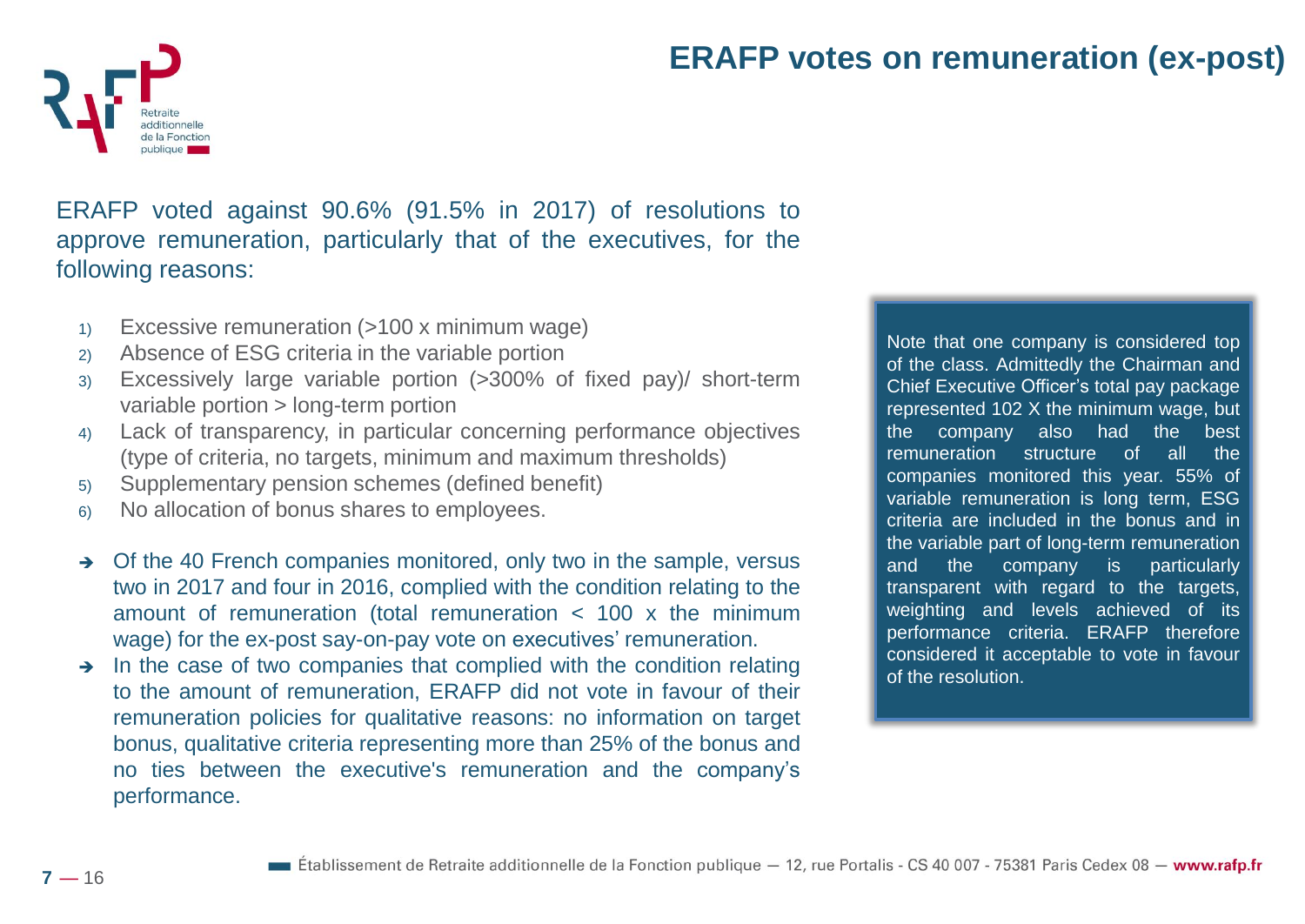

- ➔ Of the 40 French companies monitored, only one in the sample complied with the condition relating to the amount of remuneration (total remuneration < 100 x the minimum wage) for the ex-ante say-on-pay vote on the remuneration policy.
- → Although this company complied with the condition relating to the amount of remuneration, ERAFP did not vote in favour of its remuneration policy for more qualitative reasons: qualitative criteria representing more than 25% of the bonus and no long-term remuneration.
- → It should be noted that numerous corporate remuneration policies set high pay ceilings that enable remuneration to rise to levels far exceeding the socially acceptable threshold set by ERAFP.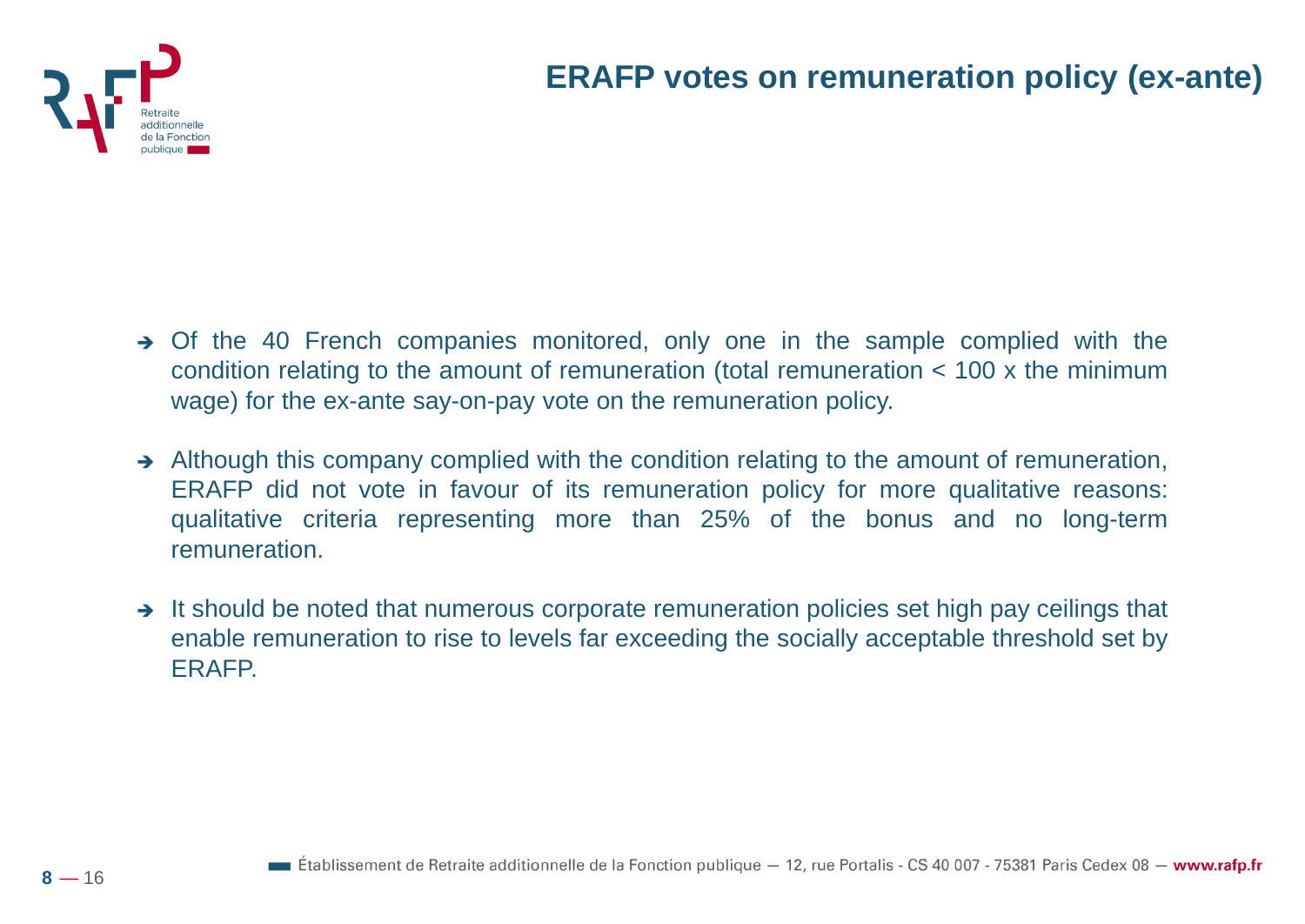

#### **ERAFP voted against 32.7% (36.5% in 2017) of resolutions to appoint or reappoint directors**:

- 1) The candidate was not free from conflicts of interest, and less than half of the board members were free from conflicts of interest;
- 2) The candidate held more than three directorships in major listed companies.
- 3) The candidate was the manager of a company and held more than one corporate office outside the group.
- 4) The candidate was a man and less than 40% of the board members were women;
- 5) The candidate was not free from conflicts of interest, less than one third of the board members were free from conflicts of interest and the company was a controlled company;

In some cases, ERAFP has voted in favour of appointments when the candidate did not satisfy all the ERAFP criteria, because their appointment would improve the composition of the board with regard to a particular problem. For example, ERAFP has supported the appointment of female candidates who held too many directorships when there were too few female board members (<40%).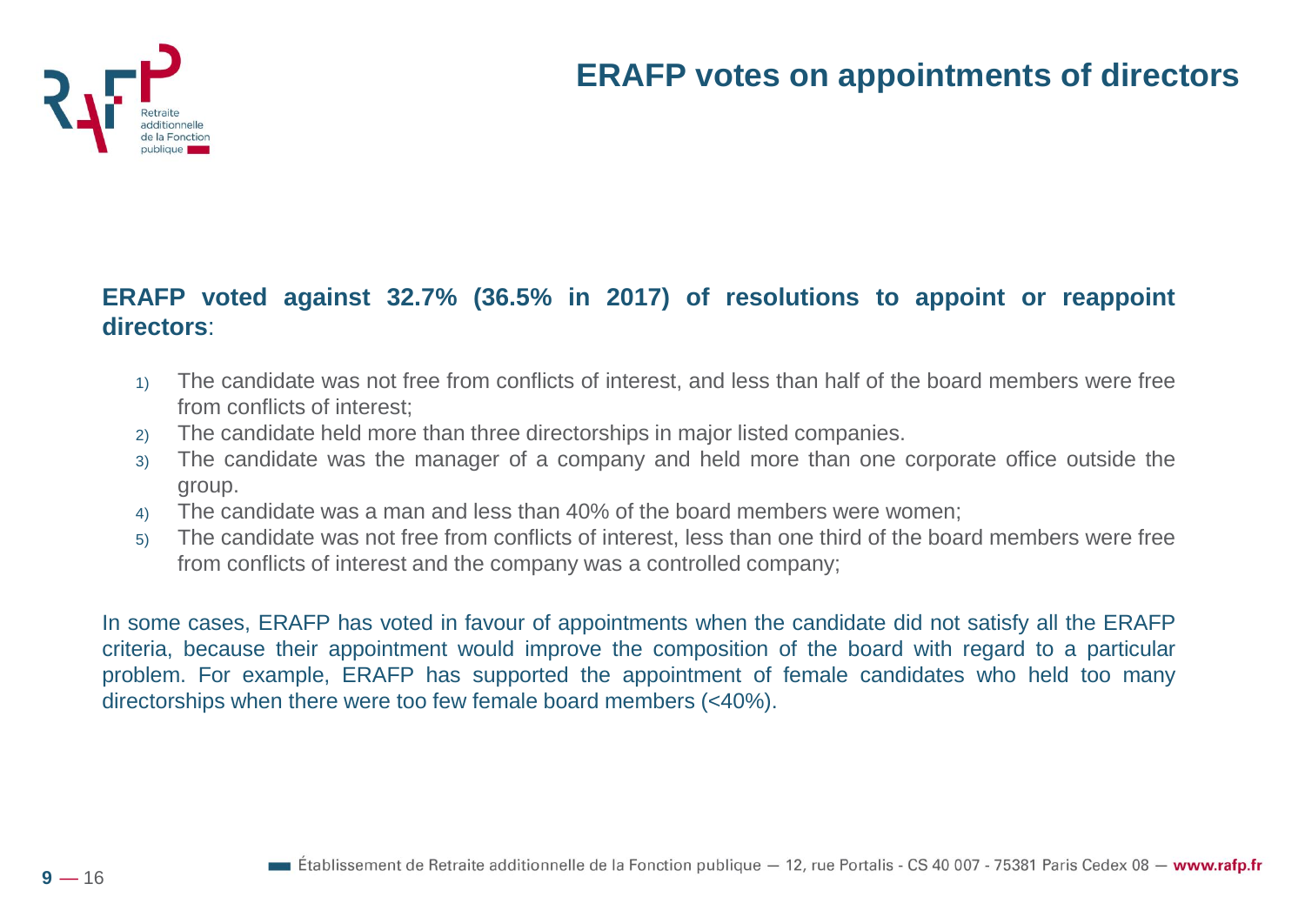



Feminisation of boards, Independence of boards and executive's remuneration: all these indicators have risen

| Governance indicators in the sample                         | 2018      | 2017      | 2016      | 2015      | 2014      |
|-------------------------------------------------------------|-----------|-----------|-----------|-----------|-----------|
| Women board members                                         | 45%       | 44%       | 41%       | 36%       | 31%       |
| Independence of boards                                      | 57%       | 52%       | 51%       | 47%       | 46%       |
| Average remuneration of highest-paid executive $(\epsilon)$ | 4,519,932 | 4,842,008 | 4,328,418 | 3,689,856 | 3,588,105 |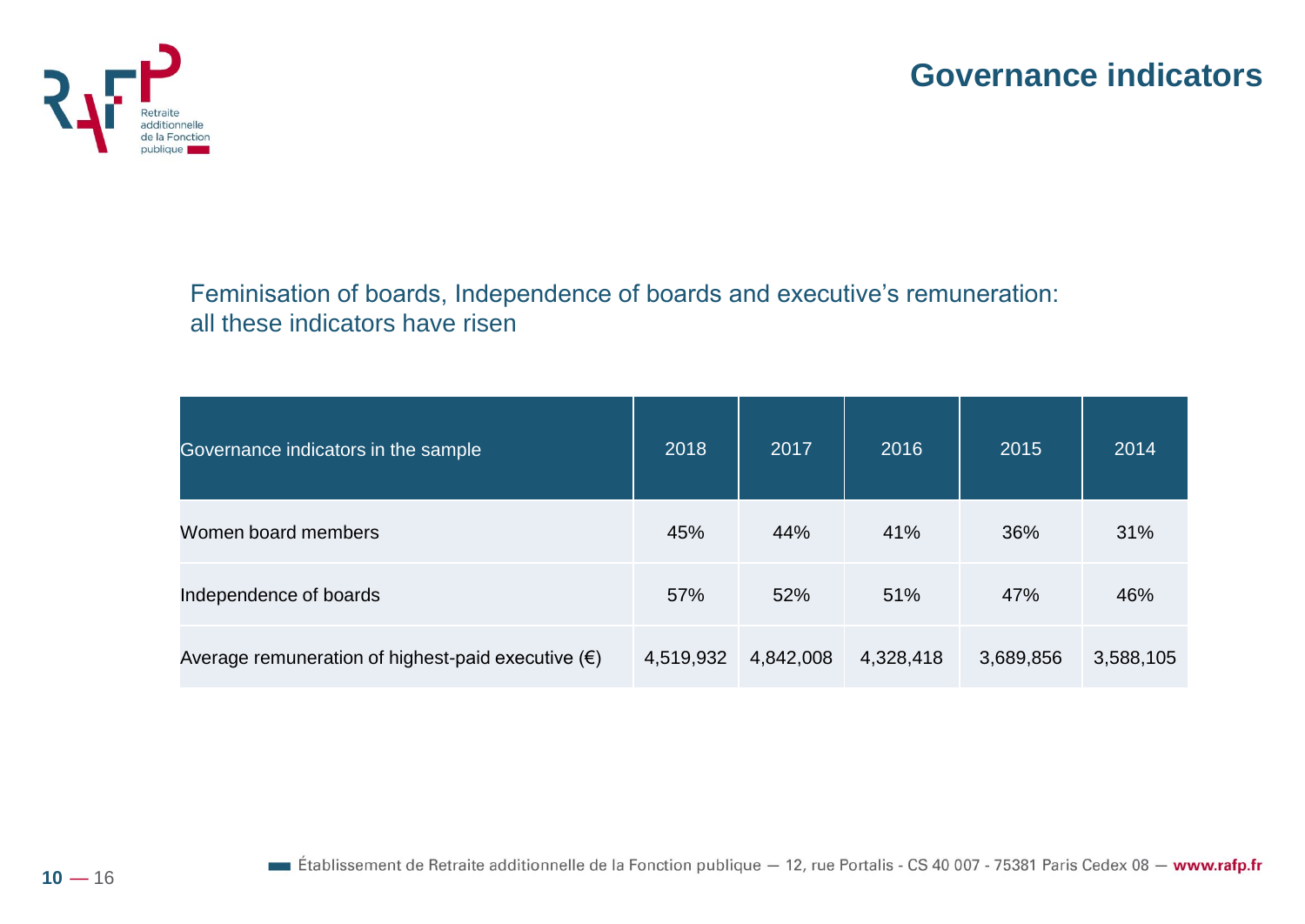



## DETAILED REVIEW OF INTERNATIONAL GENERAL MEETINGS

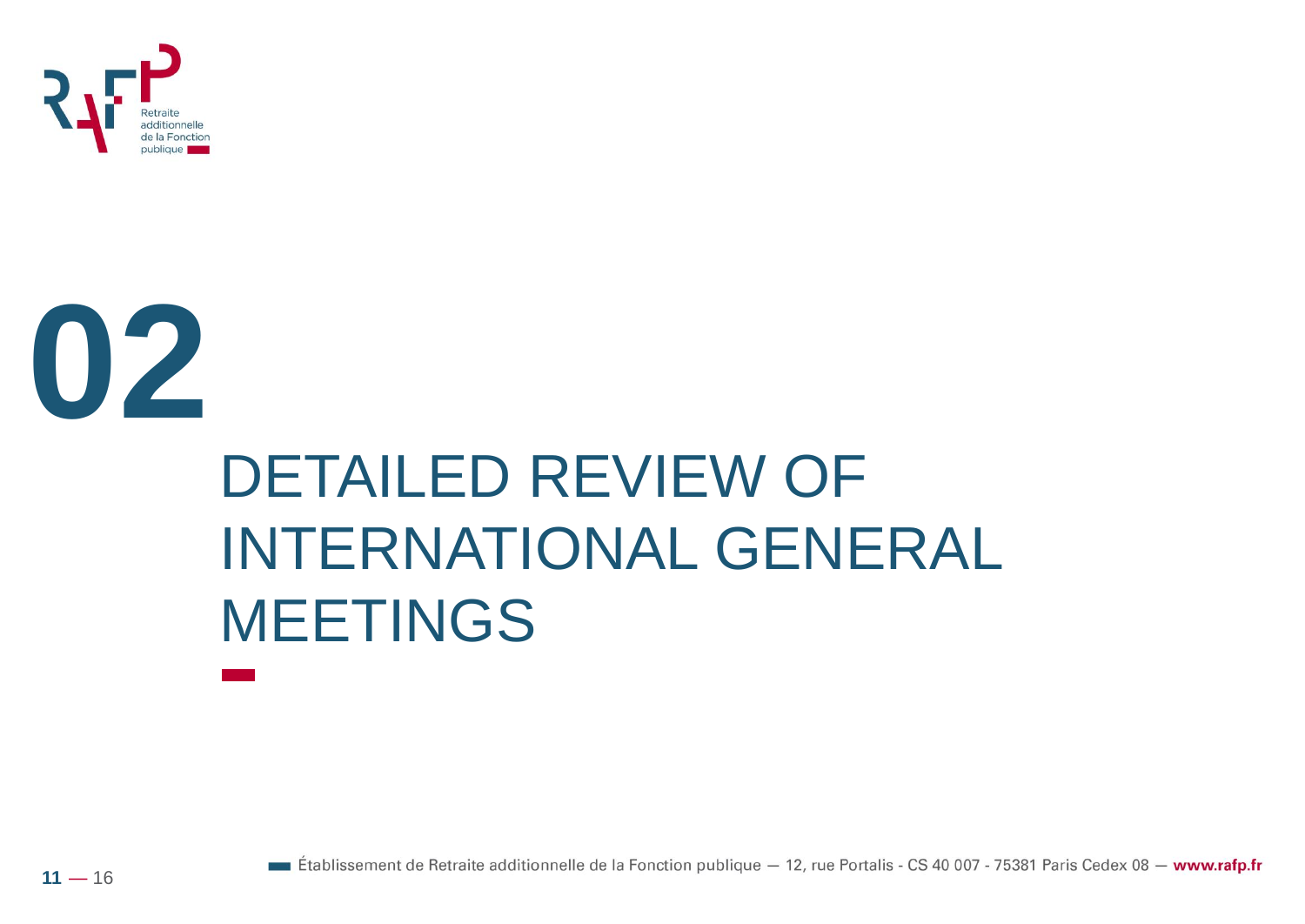#### **Voting results**



|                                                                |                                                                                                    | 2018   | 2017     | 2016   | 2015  | 2014     |
|----------------------------------------------------------------|----------------------------------------------------------------------------------------------------|--------|----------|--------|-------|----------|
|                                                                | Resolutions (excluding external resolutions) monitored by ERAFP                                    | 253    | 241      | 245    | 196   | 287      |
|                                                                | Average adoption rate per GM of resolutions proposed by<br>management                              | 96.5%  | 94.4%    | 95.1%  | 96.0% | 95.0%    |
|                                                                | Resolutions (excluding external resolutions) rejected by the GM                                    | 0%     | 1.34%    | 0.44%  | 0%    | 0%       |
|                                                                | Resolutions (excluding external resolutions) adopted by less than 90%<br>of the votes              | 6.2%   | 10.4%    | 11%    | 11.5% | 12.8%    |
|                                                                | Resolutions (excluding external resolutions) adopted by less than 70%<br>of the votes              | 0.83%  | 2.71%    | 2.63%  | 0.00% | 4.9%     |
|                                                                |                                                                                                    |        |          |        |       |          |
|                                                                | ERAFP votes (excluding resolutions submitted by shareholders) in<br>favour of the resolution       | 62.6%  | 42.2%    | 43.3%  | 58.9% | 62.0%    |
|                                                                | ERAFP votes in favour of a dividend distribution                                                   | 93.33% | 53.3%    | 42.9%  | 54%   | 33%      |
|                                                                | Average adoption rate per GM of resolutions concerning a dividend<br>distribution                  | 97.7%  | 99.4%    | 98.8%  | 92.5% | 99.5%    |
|                                                                | ERAFP votes in favour of resolutions concerning executives'<br>remuneration                        | 0%     | 5%       | 0%     | 0%    | 10%      |
|                                                                | Average adoption rate per GM of resolutions concerning<br>executives' remuneration                 | 90.2%  | 81.6%    | 85.8%  | 94.1% | 92.6%    |
|                                                                | ERAFP votes in favour of appointments of directors (appointment<br>or reappointment)               | 51.5%  | 31.13%   | 42.68% |       |          |
|                                                                | Average adoption rate per GM of resolutions concerning directors<br>(appointment or reappointment) | 96.1%  | 93.3%    | 93.5%  |       |          |
|                                                                |                                                                                                    |        |          |        |       |          |
|                                                                | Resolutions submitted by shareholders                                                              | 12     | 17       | 16     | 13    | 4        |
| results<br>Overall<br>votes<br>ERAFP<br>resolution<br>External | Shareholders' resolutions adopted by the GM                                                        | 0      | $\Omega$ | 3      | -1    | $\Omega$ |
|                                                                | Shareholders' resolutions supported by ERAFP                                                       | 67%    | 65%      | 81%    | 85%   | 100%     |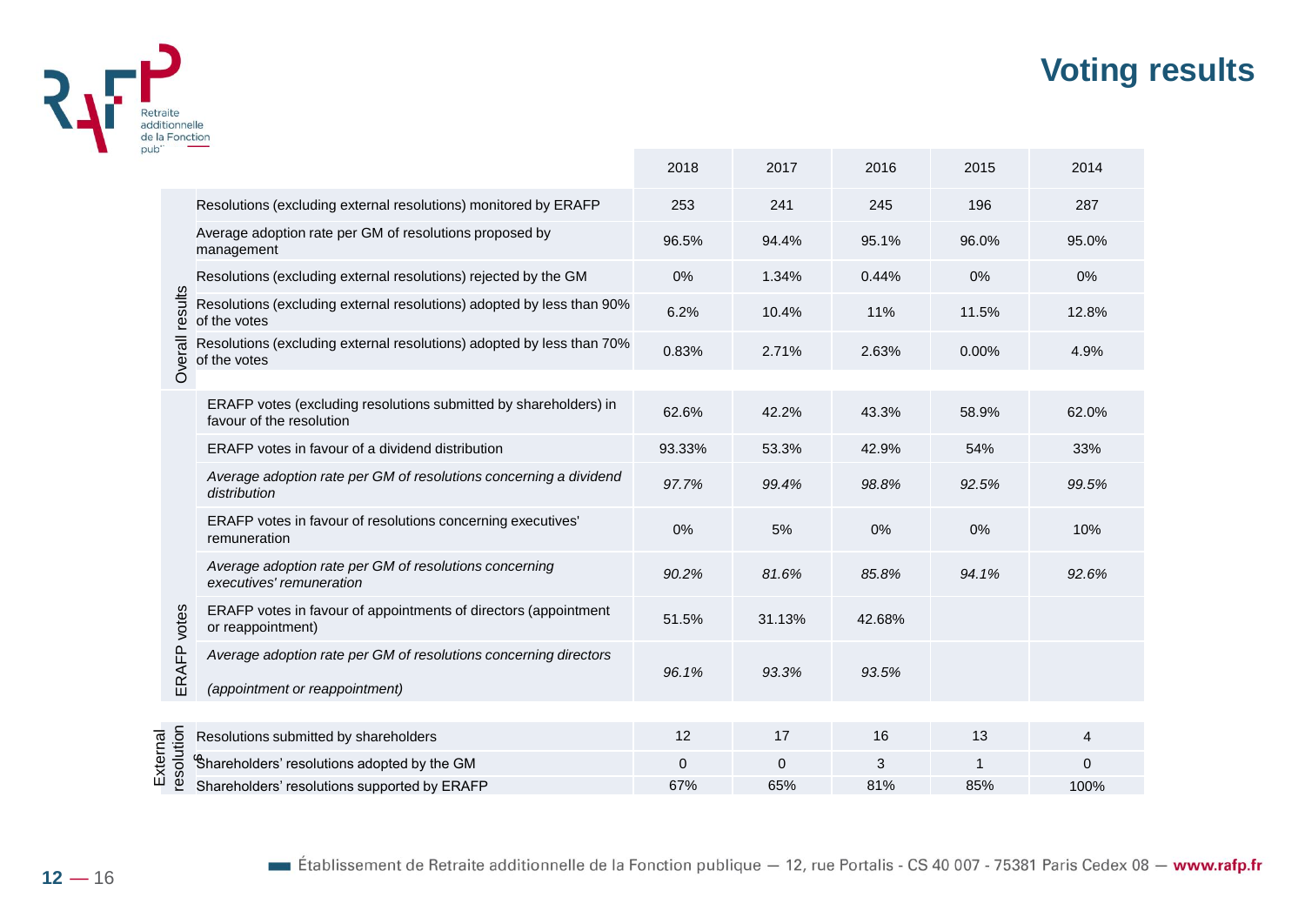

#### **ERAFP votes on dividend distributions**

ERAFP voted against 12.7% of resolutions to approve dividend distributions: Not that only 15 of the 20 companies presented a resolution on dividend distribution. In many countries (United States, Japan, etc.)*,* approval of the dividend by shareholders is not mandatory.

- ➔ For the same reasons as given above with regard to the sample of French companies, the percentage of votes against **declined** compared with 2017, when it was 50%**.**
- ➔ ERAFP voted against resolutions relating to appropriation of profit for the following reasons:
	- Dividend pay out rate higher than sector average, large level of debt and higher than that of its peers, restructuring under way (7,000 people between 2016 and 2021 as part of a digitalisation plan)
	- Increase in dividends despite recording losses in 2017 and 2016, job cuts in 2017.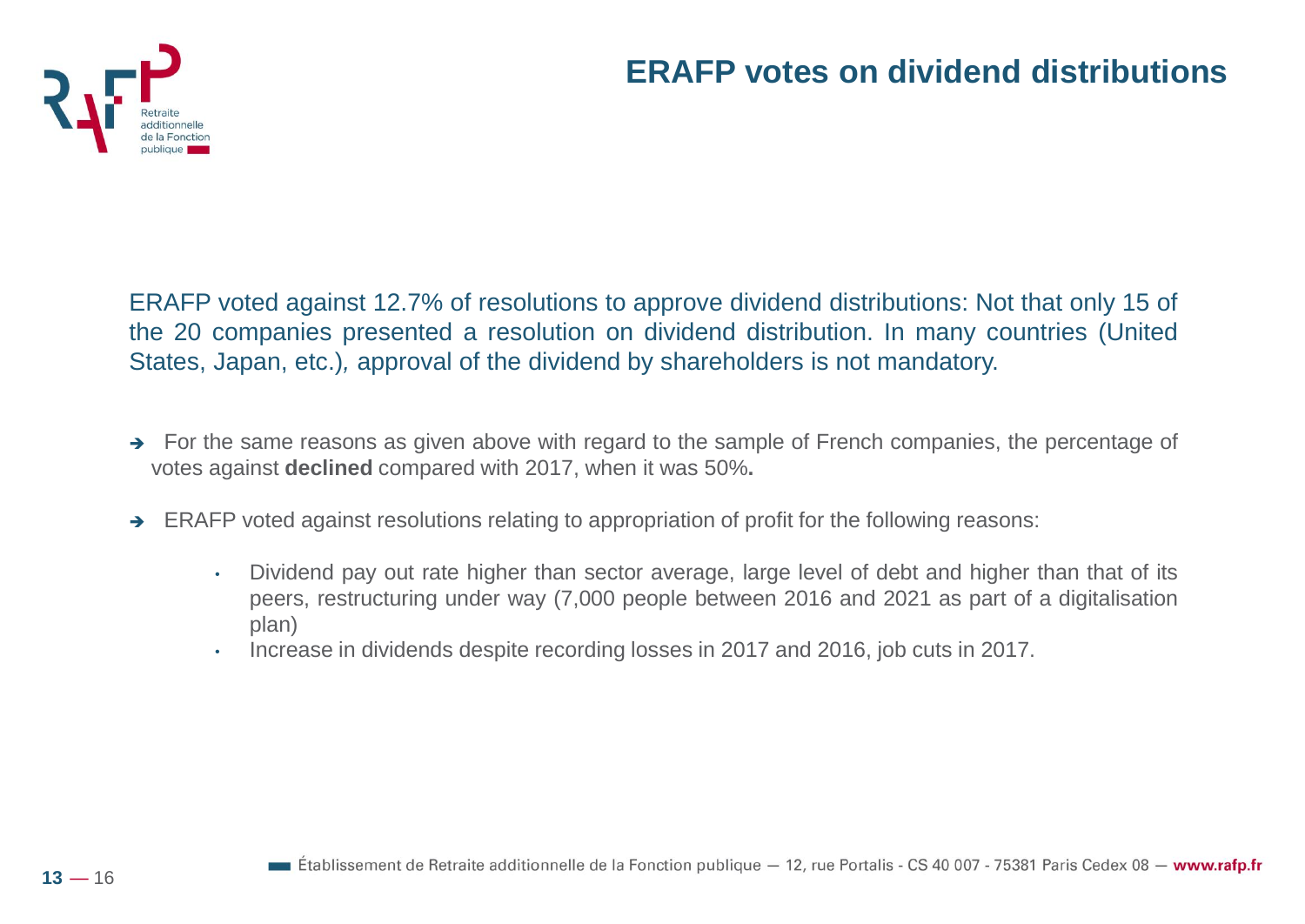

#### **ERAFP votes on executives' remuneration**

ERAFP voted against 100% (versus 95% in 2017) of resolutions to approve executives' remuneration, for the following reasons:

1) Excessive remuneration(>100 x the minimum wage in the country, or >50 x the average salary of the company's employees),

2) Variable pay could exceed 300% of fixed pay,

3) Absence of ESG criteria or long-term remuneration

4) Lack of transparency

Note that many international companies did not submit executives' remuneration to approval by their shareholders this year. They represented 55% of the sample compared with 61% the previous year.

Note that some companies do not submit say on pay resolutions each year, but only when there are changes in the remuneration policy.

Shareholders had the possibility to express their views on the remuneration policy for executive officers at nine General Meetings in 2018, compared with seven in 2017.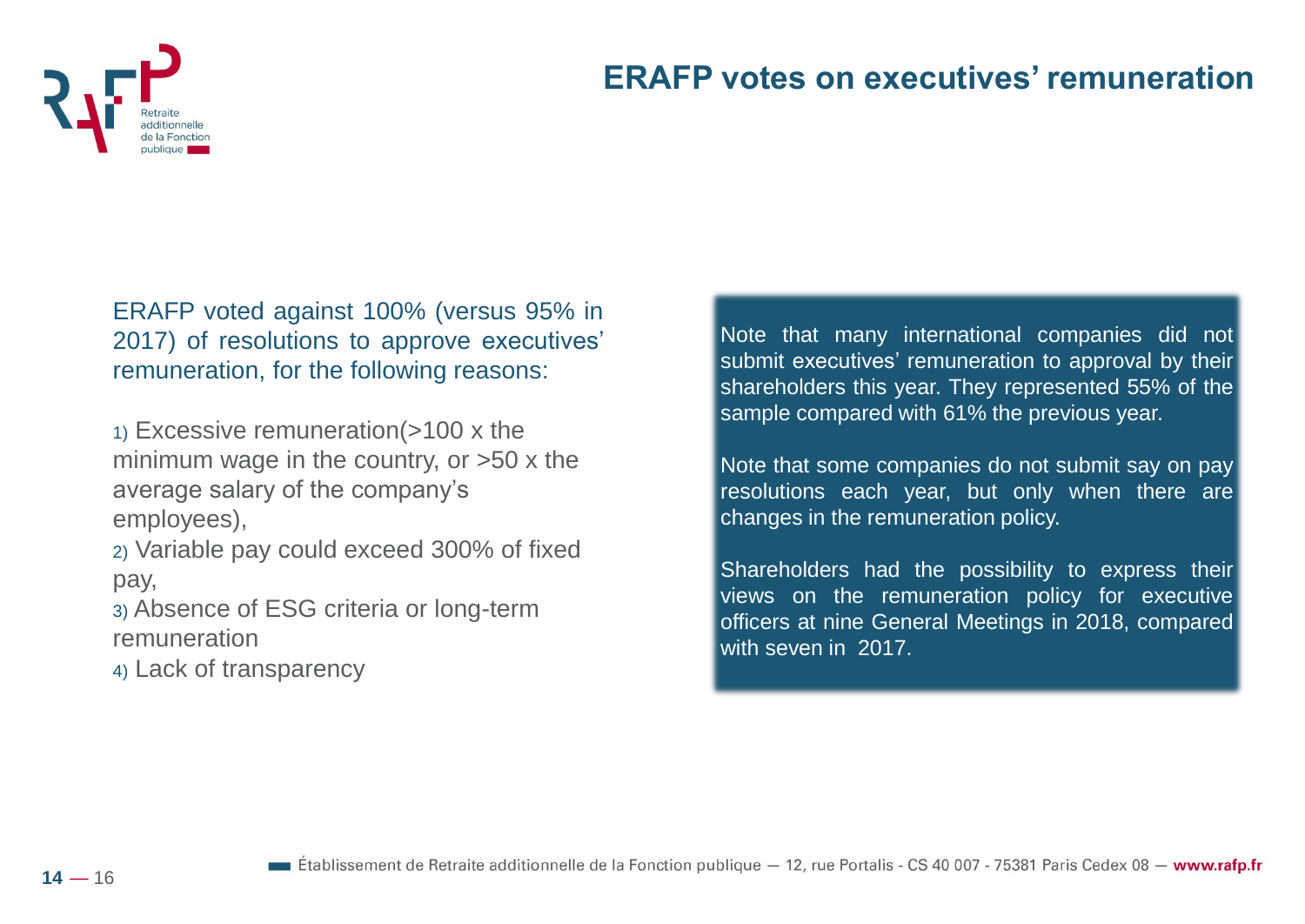#### **ERAFP votes on appointments of directors**



#### **ERAFP voted against 48.5% of resolutions to appoint or reappoint directors:**

- 1) The candidate was a man and less than 40% of the board members were women;
- 2) The candidate was not free from conflicts of interest, and less than half of the board members were free from conflicts of interest;
- 3) The candidate was not free from conflicts of interest, less than one third of the board members were free from conflicts of interest and the company was a controlled company;
- 4) The candidate held more than three directorships in major listed companies.
- 5) The candidate was the manager of a company and held more than one corporate office outside the group.

In 2018, ERAFP voted more frequently in favour of the appointment or reappointment of directors than in 2017 (51.5% vs. 31.1%).

This is attributable mainly to the large number of resolutions of this type on the agenda of Japanese General Meetings as the sample contained two Japanese companies this year versus one the previous year. Adapting the voting policy to conditions in the country can lead ERAFP to vote more in favour of these resolution than it does in other geographic regions.

In some rare cases, ERAFP voted in favour of appointments when the candidate did not satisfy all the ERAFP criteria, because their appointment would improve the composition of the board with regard to a particular problem. For example, ERAFP supported the appointment of female candidates holding more than three directorships when there were too few female board members.